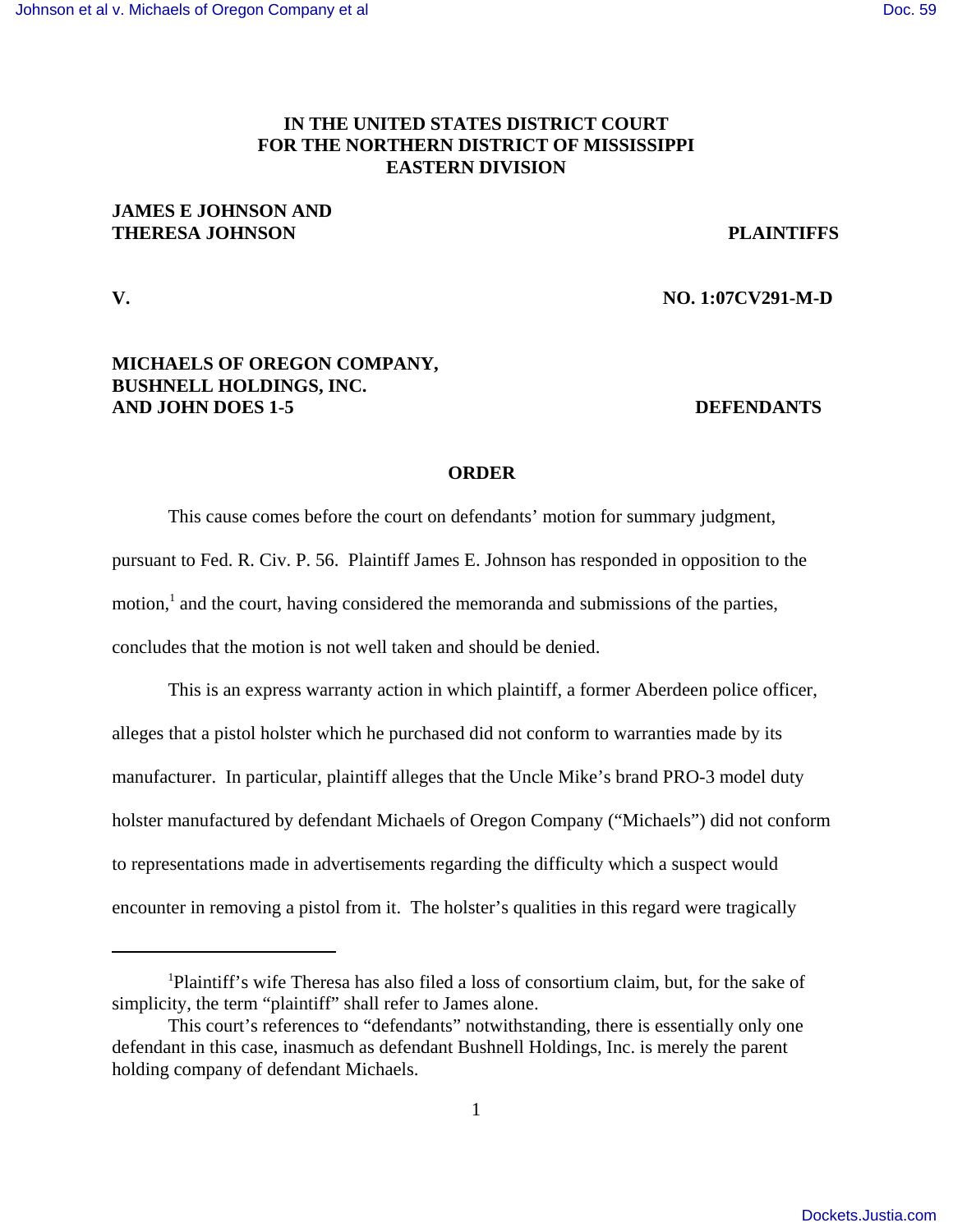tested on September 25, 2004, when a DUI suspect named Jeremy Davis managed to remove plaintiff's pistol and fire a round into his back, leaving him paralyzed from the waist down. Plaintiff alleges that, during the struggle between himself and Davis, it took Davis "less than five seconds" to retrieve the pistol from his holster, a time period which plaintiff alleges to be unreasonably short. Plaintiff filed the instant action in state court on September 11, 2007, and the case was timely removed to this court.

Defendants have presently moved for summary judgment, contending that there is no genuine issue of material fact regarding their potential liability in this case and that they are entitled to judgment as a matter of law. While plaintiff originally asserted implied warranty claims in his complaint, he has only submitted arguments contesting defendants' motion for summary judgment as to his express warranty claims. In seeking summary judgment, defendants argue that plaintiff's express warranty claims fail due to a lack of proof that he either read or relied upon any express warranty which they made. Until recently, there would have been little doubt that a plaintiff could not maintain an express warranty action under Mississippi law based upon a representation that he neither read nor heard. In *Palmer v. Volkswagen of America, Inc*., 904 So.2d 1077, 1084 (Miss. 2005), for example, the Mississippi Supreme Court held that "[t]he presence or absence of anything in an unread owner's manual simply cannot proximately cause a plaintiff's damages." Likewise, the Supreme Court observed in the 1963 decision of *Foster v. Copiah County Co-op.*, 246 Miss. 218, 148 So.2d 702, 707 (1963) that "[i]f a statement was unknown to the buyer at the time the sale was completed, it is obvious that there can be ... [no] detrimental reliance." Consistent with this approach, the Mississippi Products Liability Act expressly requires that an express warranty plaintiff prove that he "justifiably relied" upon an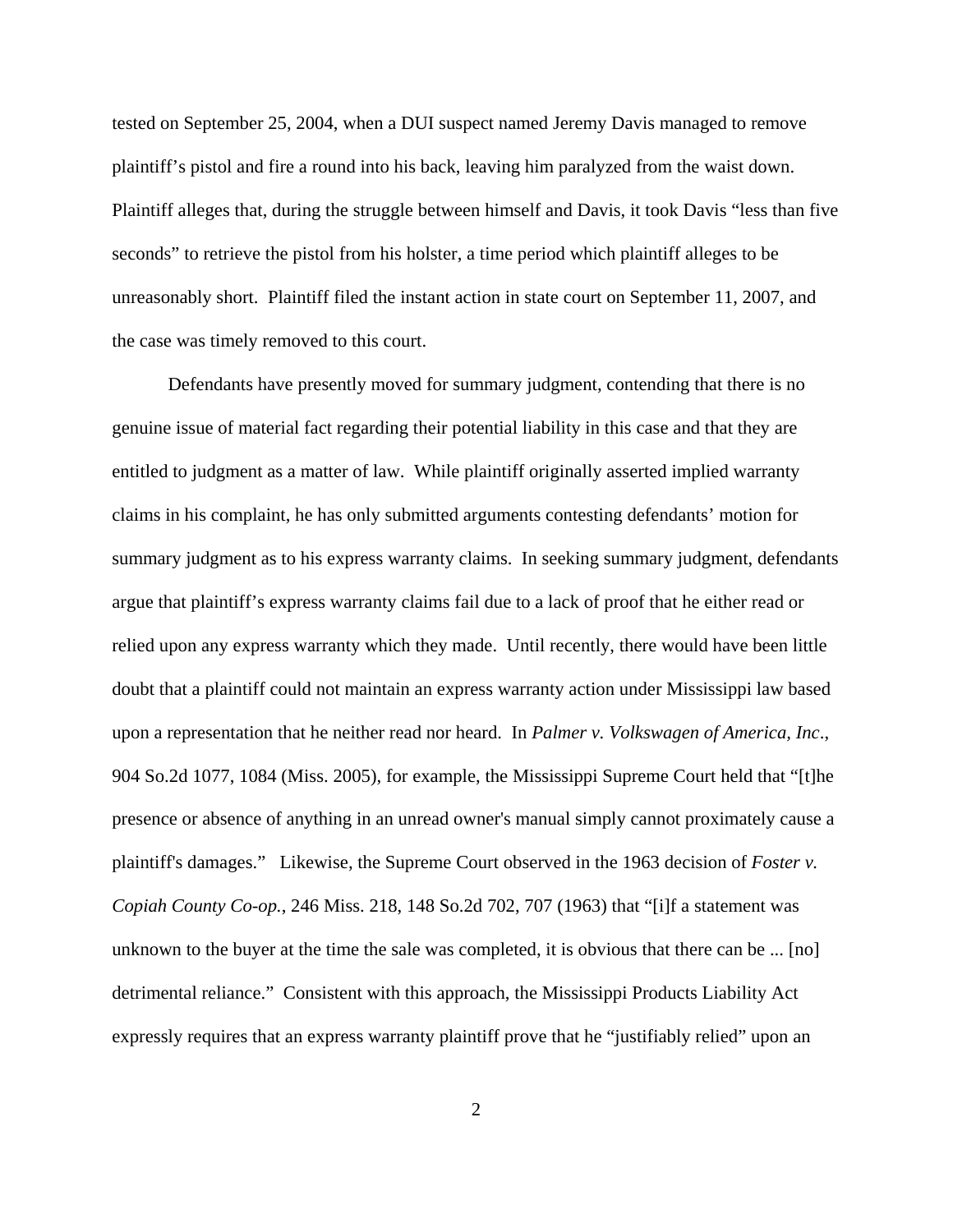express warranty in "electing to use the product." *See* Miss. Code. Ann. § 11-1-63(a)(4).

The plaintiff's burden of proof in an express warranty action was greatly reduced by the Mississippi Supreme Court in its 2006 decision of *Forbes v. General Motors Corp.*, 935 So.2d 869 (Miss. 2006). *Forbes* was an express warranty action involving injuries sustained by the plaintiff when an air bag in his vehicle failed to deploy. In reversing a directed verdict by the trial court, the Supreme Court in *Forbes* concluded that the defendant could be held liable for a breach of an express warranty in the vehicle owner's manual that the air bag would deploy in a collision that was "hard enough." *Forbes*, 935 So.2d at 876-78. The Supreme Court held that potential liability existed in this regard even though the plaintiff had never read the owner's manual, since (1) it was very important to plaintiff to buy a car that had an air bag, and (2) the salesman, although not a representative of the manufacturer, conveyed the express warranty to plaintiff by representing that the car had an air bag. *Id.* In this case, as in *Forbes*, there is no evidence that the plaintiff heard or read any representation from defendant. Plaintiff testified in his deposition that he heard of the holster's weapon retention qualities from fellow police officers, and this is similar to the proof in *Forbes*, where the plaintiff heard the relevant representations from a salesman who was not an agent for the manufacturer. As in *Forbes*, there is no evidence that plaintiff's fellow officers made their alleged statements after having read advertisements, owner manuals, or any other representations from defendant.

While plaintiff's proof of causation in this case is not particularly strong, it is also apparent that *Forbes* establishes a very forgiving causation standard for express warranty plaintiffs, and the court is required to apply this authority. The court would also note that the proof of causation here is stronger than that in *Forbes* in important respects. In *Forbes*, the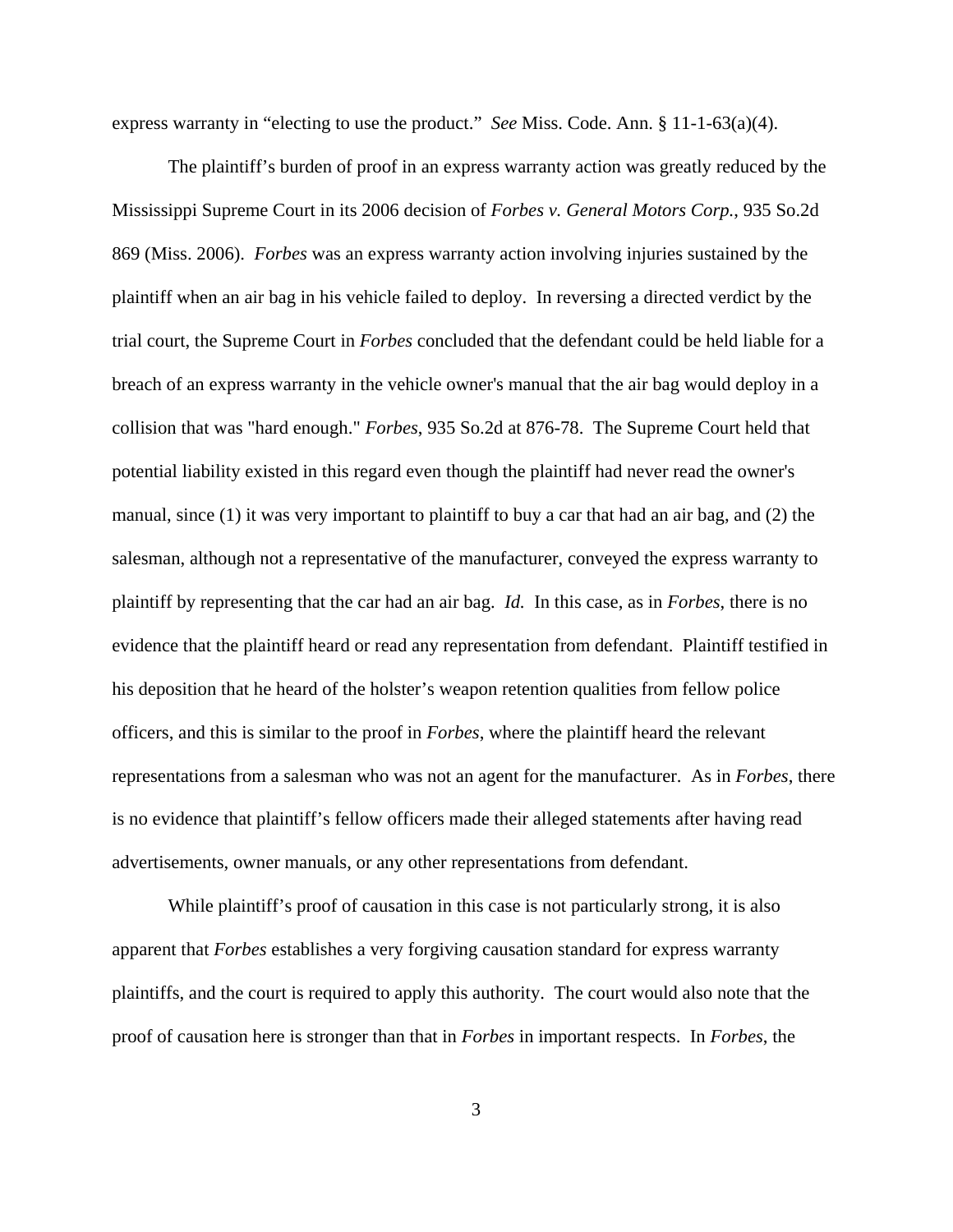manufacturer's warranty that the air bag would deploy in a collision that was "hard enough" was buried in an unread owner's manual, and there is no indication that the warranty was used in the marketing of the vehicle. In this case, by contrast, it is apparent that the alleged weapon retention qualities of the PRO-3 holster was a central feature of the product which defendants used to market it to consumers.

In support of his claims, plaintiff has attached a 2002 advertisement in which defendants praise the weapon retention qualities of the PRO-3 holster in the following language:

### **Hard to Grab, Easy to Draw**

The emphasis on weapon retention in duty holsters is greater today than ever before, but this vital need to protect the gun must be balanced with the officer's ability to draw the weapon efficiently. The Pro-3 duty holster positively locks the gun to make snatching extremely difficult from the front, rear, top or side. Yet with a swift, simple motion, the officer can release the thumb break and draw the gun cleanly without the need to release any complicated system of snaps and straps.

It is thus apparent that defendants' advertisement included specific representations that it would be "extremely difficult" to grab a weapon from the holster. The issue of causation is closely intertwined with considerations of fairness, since the law recognizes that it would be unfair to hold defendants liable for consequences of their acts which are remote and could not be anticipated. In the court's view, a manufacturer who places an advertisement into the public domain which singles out a specific attribute of their product for praise can fully expect that consumers will read that advertisement and relay the contents thereof to friends and associates. Indeed, creating such a "buzz" about a product is the very purpose of such advertising.

The proof of causation here is stronger than that in *Forbes* in another important respect. As noted previously, the salesman in *Forbes* merely told the plaintiff that the vehicle had an air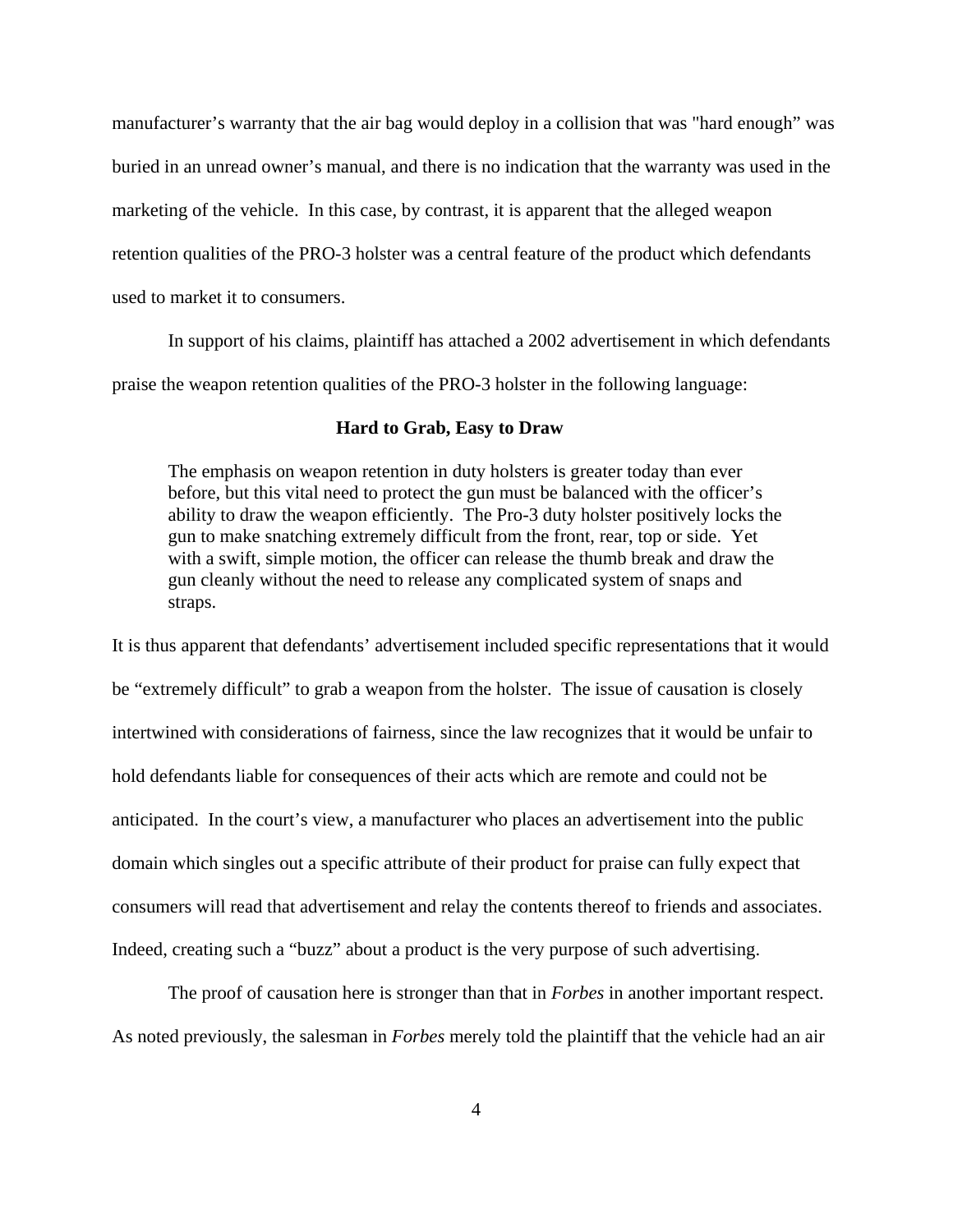bag, and he therefore did not accurately relay the contents of the warranty in the owner's manual that the air bag would deploy if a collision was "hard enough." In this case, by contrast, plaintiff heard representations from his fellow officers which closely tracked that of the advertisement above. Plaintiff testified as follows regarding the PRO-3 holster's reputation among his fellow officers:

Q: Tell me what you were told [by fellow officers]. A: That it would be - well I guess, it would be almost impossible. I can't remember the exact words that I was told, but I was told it was extremely hard, I think, to draw it, which I have had other officers, just in playing, try to take it, more than once.

In seeking summary judgment, defendant seizes upon differences in the language it used in its advertisement and that used in plaintiff's testimony, but it is clear that plaintiff's recollection of being told that it was "extremely hard" to grab a weapon from the holster corresponds closely to the "extremely difficult" language used in defendants' advertisement. Without question, the similarity between the respective representations is much closer here than was the case in *Forbes*. It is true that plaintiff provided rather vague testimony when asked in his deposition why he purchased the holster in question, and defendants argue that this demonstrates a lack of proof that he relied upon his fellow officers' representations in electing to purchase it. Specifically, plaintiff testified as follows in his deposition:

Q: Have you ever- I think I asked you this, but I want to make sure. Did you buy the Uncle Mike's holster because of something you had read about? A: I had heard about it. The other officers had it, and I read it and was looking at it in the Goz catalog.

When asked earlier in his deposition why he had bought the PRO-3 holster, plaintiff responded that he had heard "[t]hat they were good holsters."

It would clearly be preferable for plaintiff to have specifically testified that it was the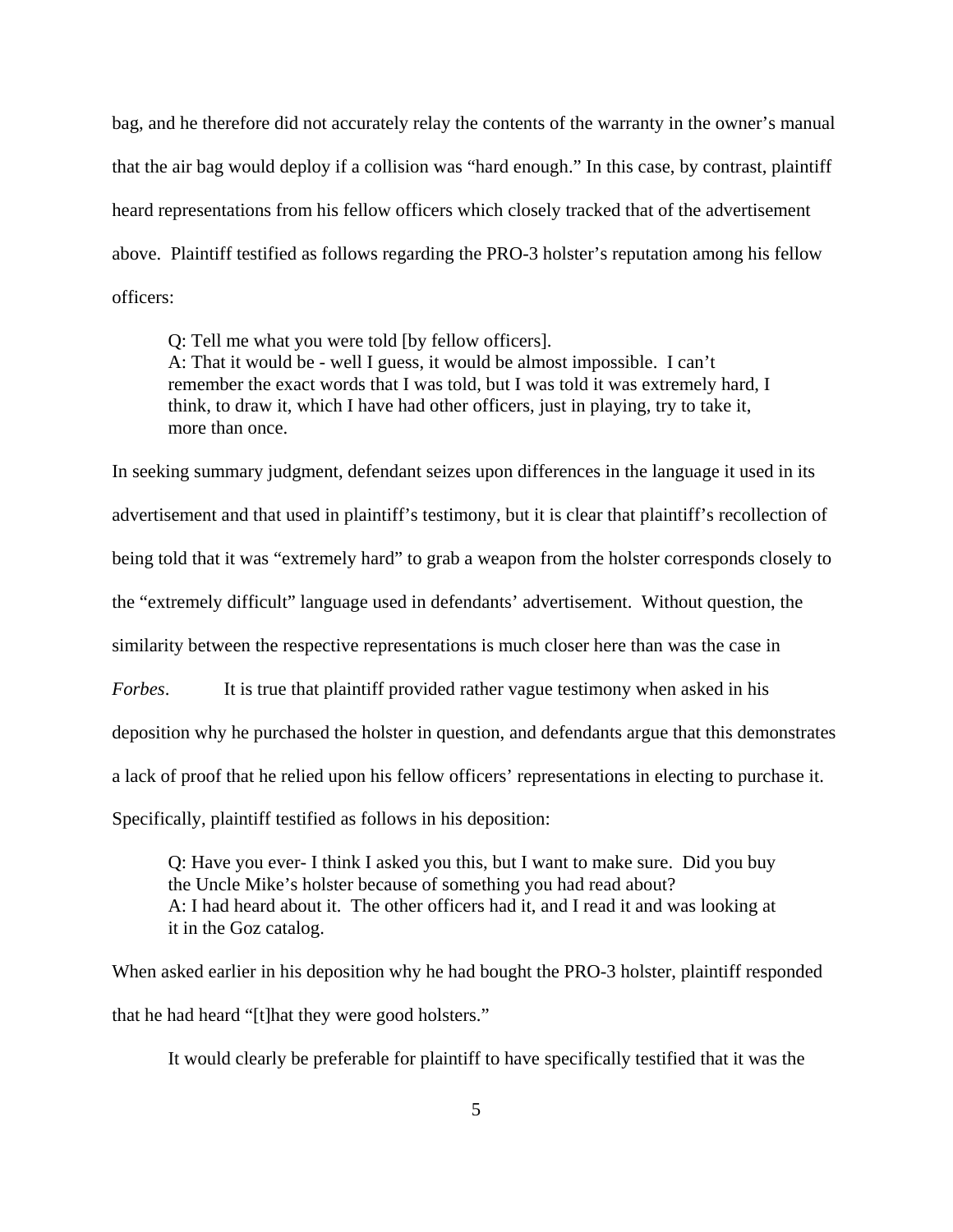reputed weapon retention qualities of the PRO-3 holster which made him buy it. Nevertheless, the plaintiff's previously quoted testimony regarding the holster's reputation for weapon retention suggests that representations regarding that quality were at least part of what made him purchase it. Indeed, the very purpose of a police duty holster is to permit easy drawing by the officer while preventing "snatching" by a suspect, and it is therefore not a stretch to assume that this is the case. This court is not inclined to grant summary judgment merely because plaintiff answered defendants' questions in broad terms, particularly since counsel for defendants could have inquired more extensively into this matter at the deposition if he had wished to do so. Indeed, at one point in his deposition, plaintiff expressed a desire to start the deposition over because he was feeling more "awake" than before. Counsel for defendants demurred, stating "I suspect you have better things to do this afternoon than rehash what we just did." It thus appears that counsel for defendants was pleased with the vague responses he had received from plaintiff to that point and was not interested in obtaining further clarification in this regard.

The court does agree with defendants that plaintiff's evidence in this case is not particularly strong, and, were it not for *Forbes*, it would likely grant the motion for summary judgment. The fact remains, however, that *Forbes* found that potential liability existed against a manufacturer based upon a theory of causation which is considerably more tenuous than the one in this case. This court's responsibility is simply to apply Mississippi law in this case, and *Forbes* sets forth the parameters of that law in express warranty cases.

Defendants also take issue with plaintiff's lack of expert testimony, but *Forbes* likewise provides helpful authority for plaintiff in this context. Indeed, the Supreme Court held in *Forbes* that potential liability existed against the manufacturer even though the plaintiff lacked an expert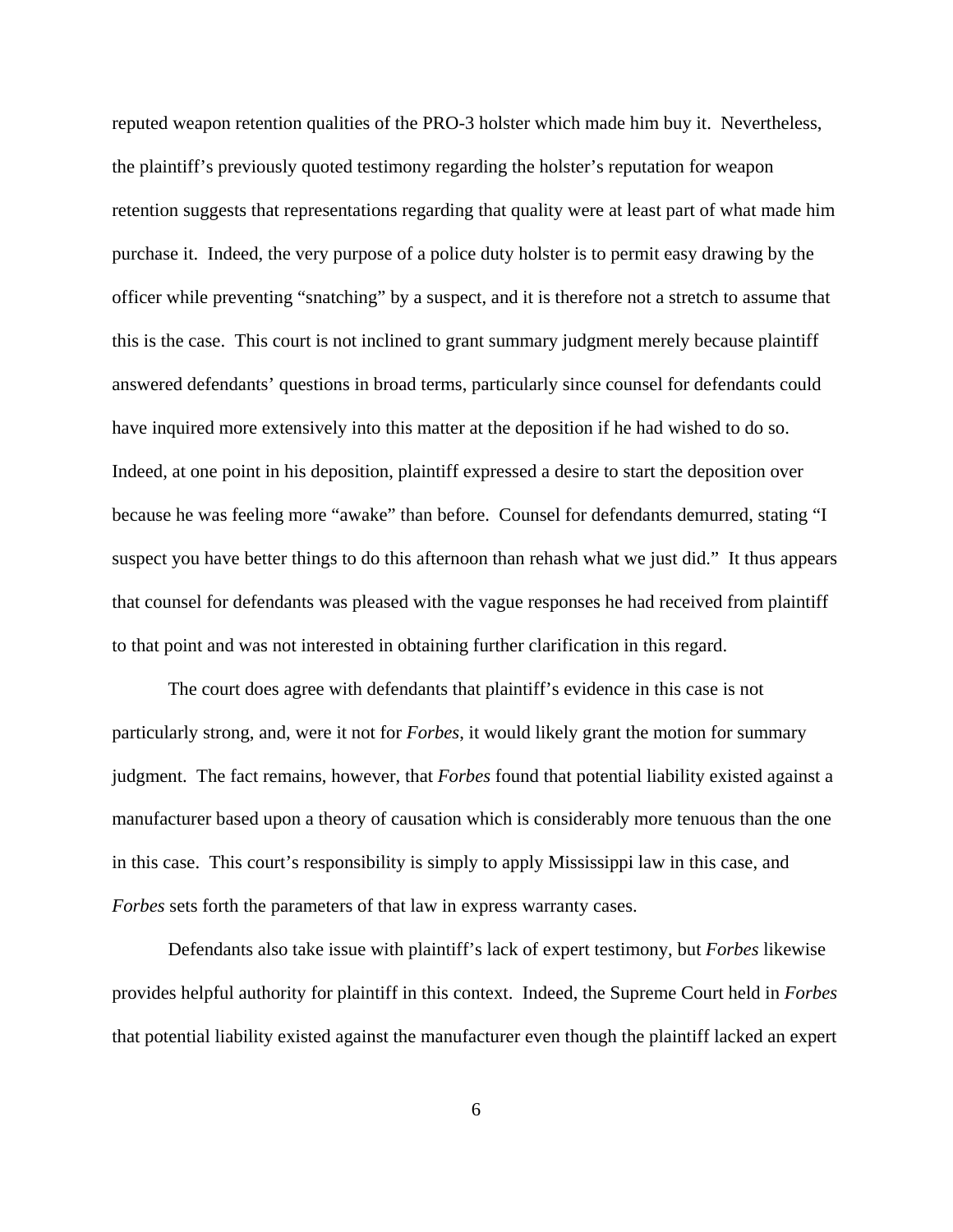qualified to testify regarding air bag manufacture or design. *Id.* at 877. In so holding, the Court indicated that more lenient requirements for expert testimony applied in express warranty cases involving allegations of a "failure to conform to a factual representation upon which the claimant justifiably relied." *Id.* The Supreme Court thus distinguished more stringent case law cited by the defendant in *Forbes*, which it found to involve more complex manufacturing and design defect claims. The Supreme Court in *Forbes* also cited federal authority for the proposition that the plaintiff "need only show that the product did not live up to its warranty" in express warranty cases and indicated that this lessened factual burden justified less stringent standards for expert witness testimony. *Id., citing Albritton v. Coleman Co.*, 813 F. Supp. 450, 455 (S.D. Miss.1992)

It is true that the plaintiff in *Forbes* did provide some expert testimony as to liability, and the court would likely require the same in this case were it not for one important fact. Plaintiff notes that there is a videotape of the shooting incident in this case, and he has expressed an intention to let the jurors view the videotape and "decide for themselves" whether defendants' representations regarding the weapon retention qualities of the PRO-3 pistol were met. Were it not for this video evidence, the court would almost certainly require that plaintiff produce some expert testimony regarding liability, most likely in the form of controlled product testing. It can certainly be argued, however, that the best possible test of the weapon retention qualities of the holster in this case is its performance in a situation where an actual suspect is attempting to grab a weapon from the holster.

As noted previously, plaintiff testified that he had done some informal testing of the weapon retention qualities of the holster with fellow officers "just in playing." In the court's view, such informal testing or horseplay does not compare to a situation where an officer and a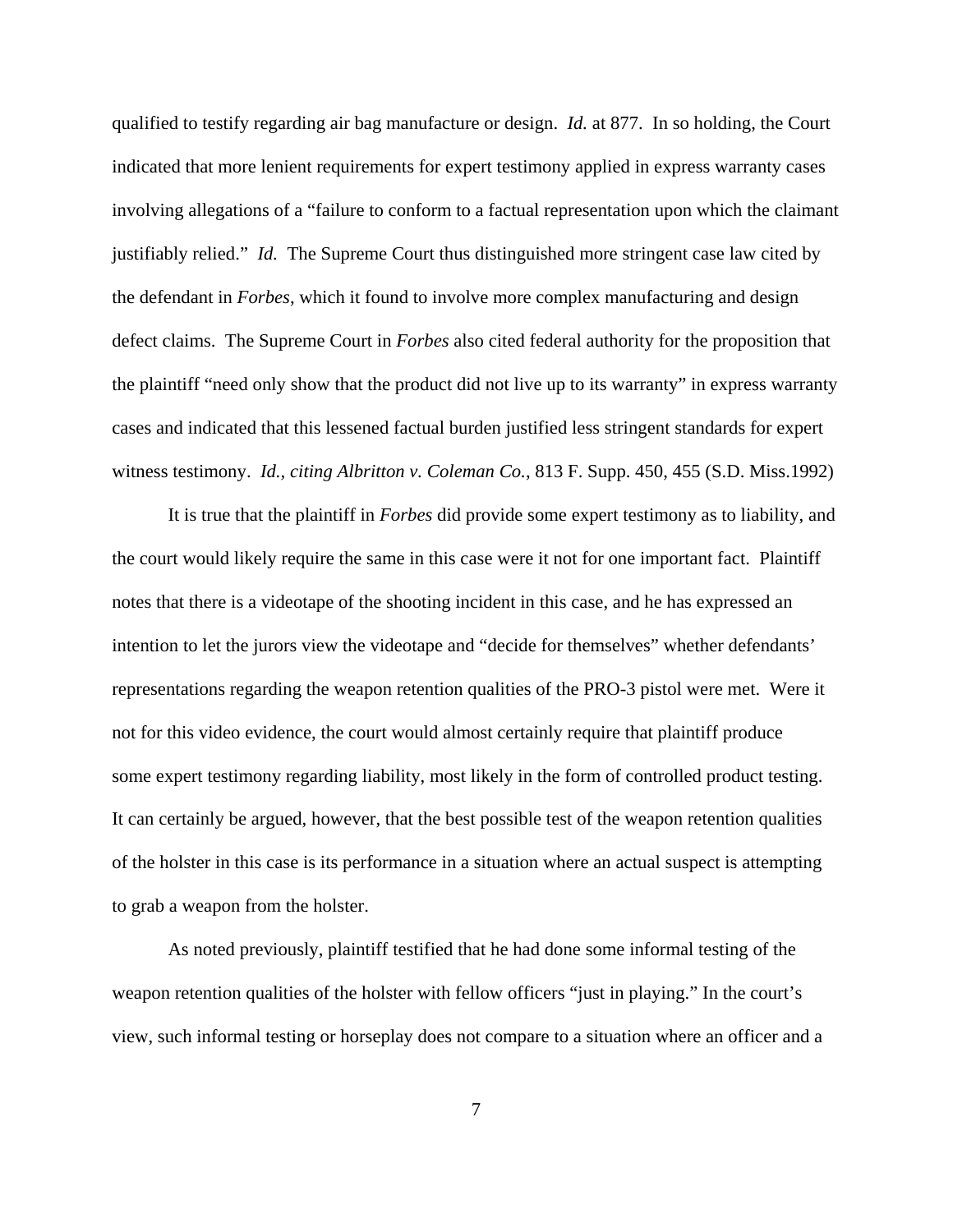suspect are engaged in a grim life-or-death struggle for a pistol. Likewise, the court would have less confidence in the reliability of product testing performed by an expert hired by either party than in the actual performance of the holster in the emergency situation in this case. It may be that the video evidence in this case is not sufficiently definitive to allow a jury to decide whether the holster performed as represented, but this is an issue for the jury, rather than for this court. Mississippi law holds that expert testimony is not required regarding matters that can be understood as a matter of "common sense and practical experience." *Coleman v. Rice*, 706 So. 2d 696, 698 (Miss. 1997). In the court's view, the issues in this case are sufficiently simple that jurors can view the video evidence and determine for themselves whether defendants complied with their express warranty.

Defendants represented that it was "extremely difficult" for a suspect to snatch a weapon from their holster, and this is a warranty which is very easy for a jury to understand. In addition to the video evidence, the court will be inclined to grant a request from either party, to the extent allowed by the rules of evidence, that the jurors be allowed to examine and inspect the PRO-3 holster themselves and perhaps even perform their own informal product testing so that they may reach an informed verdict in this case. While it is not clear that plaintiff will be able to sustain his burden of proof in this case, the court does conclude that he has submitted sufficient evidence to establish genuine fact issues regarding defendants' potential liability in this case. Defendants' motion for summary judgment will therefore be denied.<sup>2</sup>

 $2$ Defendants have filed a motion in limine [54-1] seeking the exclusion of the statements of plaintiff's fellow officers, as well as their own advertisement, on hearsay grounds. This motion will be denied, inasmuch as this evidence is not being introduced for the truth of the matter asserted. That is, plaintiff is not attempting to prove that the PRO-3 holster actually had good weapon retention qualities, but merely that representations were made that it did.